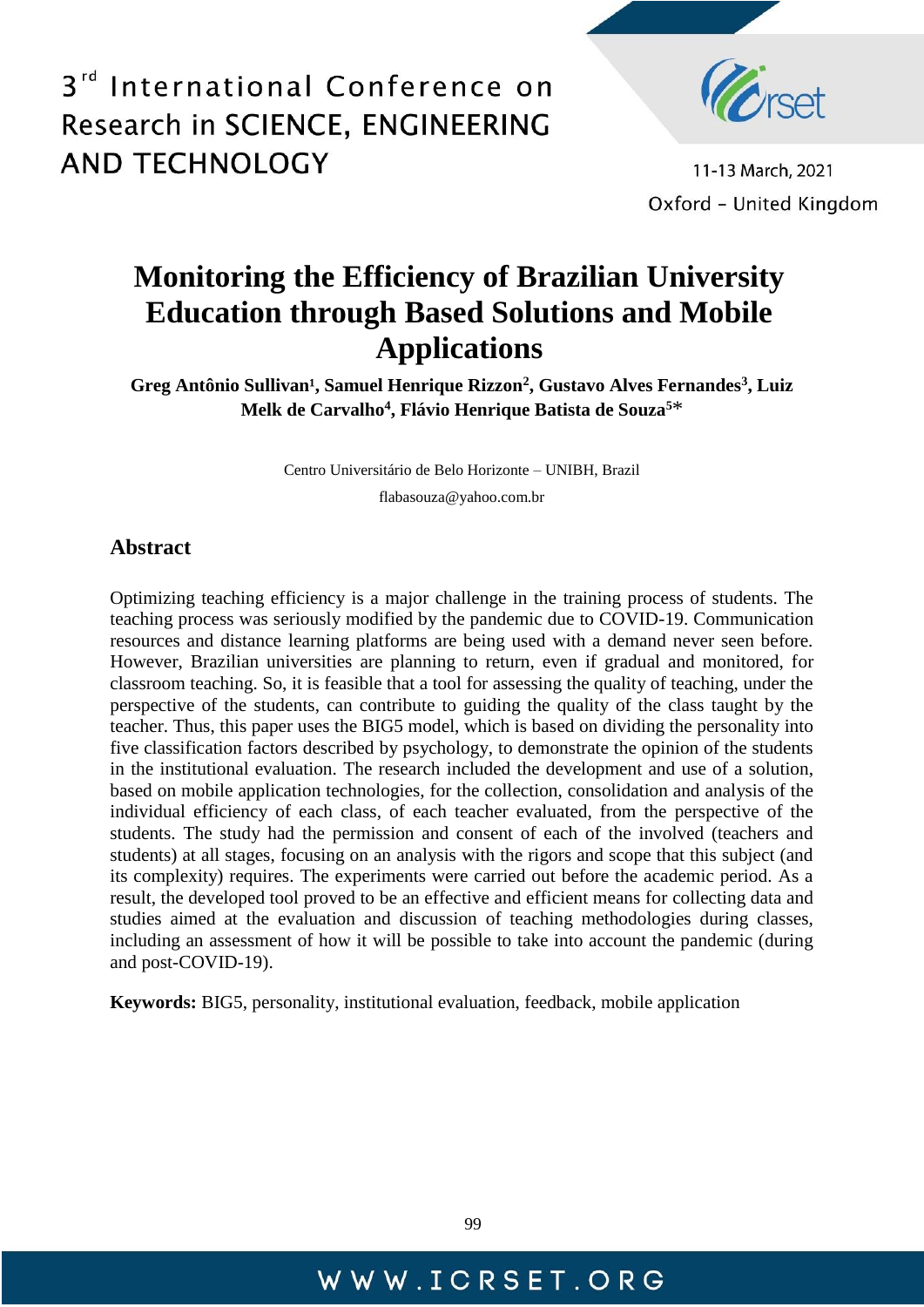

11-13 March, 2021 Oxford - United Kingdom

### **1. Introduction**

Education is one of the most relevant areas that drive the administration and prosperity of a nation. One of the most important figures for such a process is the teacher. These professionals are extremely important for the construction of education, as it is through them that the knowledge is shared.

Several factors contribute to improve the skills of a teacher, and one of these factors is feedback. Without feedback, it is not possible to promote continuous improvement in the methodology and it becomes more difficult to find flaws in the educational process, since feedback works as an efficient strategy for motivation and regulation of learning (Santos & Kroeff, 2018). The evaluation of the efficiency of the class taught demands an external analysis, thus based on the perspective of the student, to promote changes and adjustments to the teaching plan used in the class, in order to seek better efficiency and improvement.

The different view of each student can contribute a lot to the performance of a teacher. In a survey by SmartBrief®, conducted in September 2014, 70% of teachers said that traditional observation processes (institutional assessments) do not produce the feedback needed to grow. Almost two-thirds of school leaders recognized that their school's current assessment systems are not effective and do not support teacher development (Menegão, 2015).

According to Maslow *et al.*, (1943), with human needs in hierarchy, the 5<sup>th</sup> (fifth) level of the pyramid is self-realization. This need is essential for the individual to achieve true personal and professional fulfillment. According to Maslow, in his theory that puts human needs in a hierarchy.

The MET PROJECT (Measures of Effective Teaching Project), started in 2009 by the Bill & Melinda Gates foundation, was created with the aim of discovering how assessment methods could be used to tell teachers about the skills that make them most effective and, to help educational institutions to identify and develop a more appropriate methodology. Today it has more than 3,000 (three thousand) teachers from school districts in the United States and gathers a variety of data, including videotaped classes, student surveys, teacher surveys and supplementary student evaluations (Kane et al., 2012).

Research carried out by the educational perception group together with MET confirmed that teaching and learning do not improve unless teachers obtain high quality feedback from fair and authentic observations by consistent evaluators (Kane et al., 2012 ).

So, based on the importance of feedback for education, does institutional assessment in private and public educational institutions really meet all the needs of the teacher and the student?

In the survey prepared by the authors, the main colleges in Belo Horizonte (a city of the state of Minas Gerais, Brazil) were selected, with a total of 224 participants over a 3-month period, where 48.5% of the students stated that the institutional assessments of their university are tiring and extensive, 8.8% said they were average, and 38.2% said they were quick and simple. However, 63.2% of the students do not believe that changes will occur after carrying out the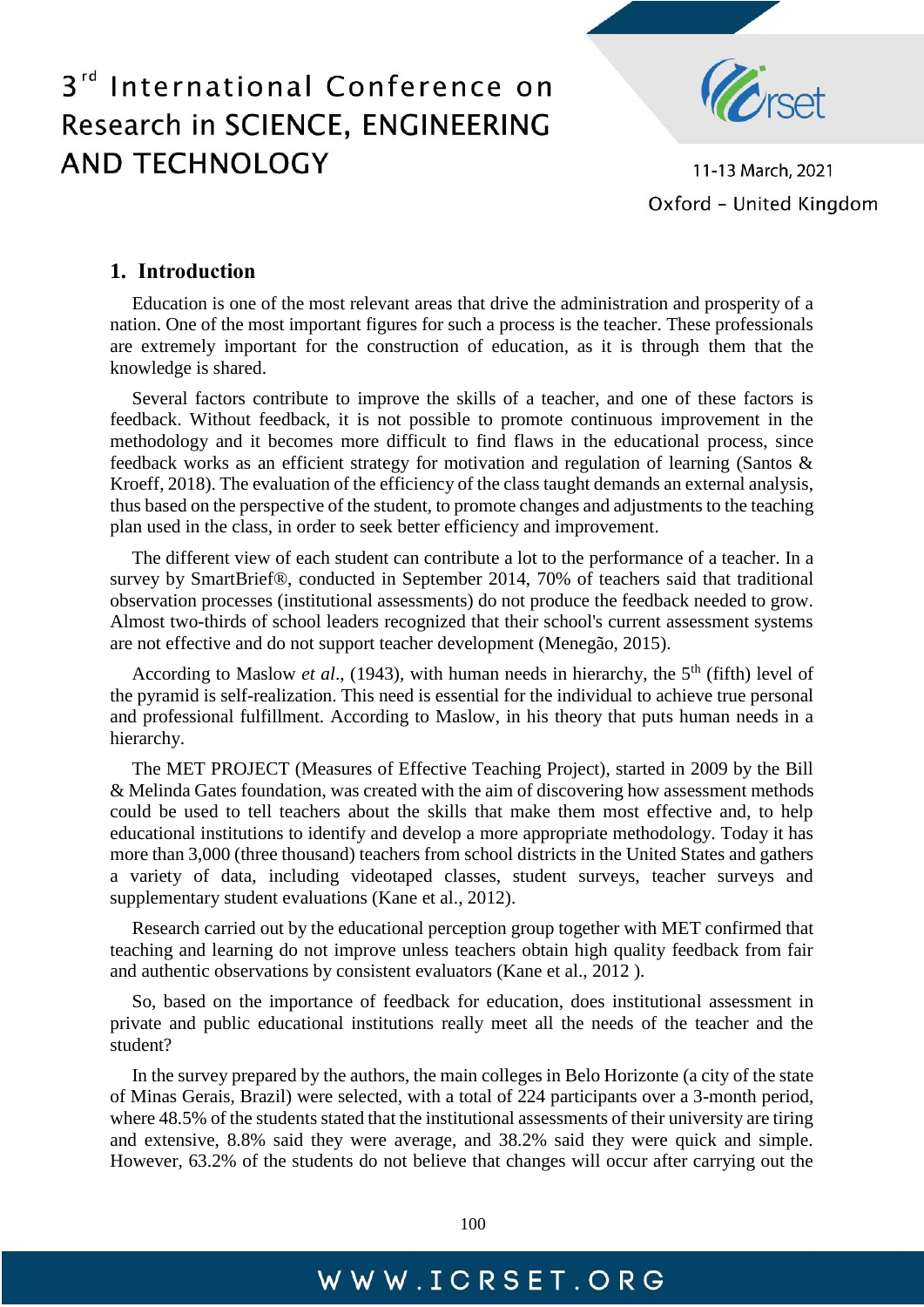

11-13 March, 2021 Oxford - United Kingdom

institutional assessment, a fact that can generate demotivation to respond to the assessment, thus causing an impact on the result.

Considering the aforementioned problems, the project in this article is based on a new feedback model, together with a study of profiles, both of students and teachers, to demonstrate to the university the importance of effective feedback and how much it can help in training students and the continuous improvement of teachers.

Thus, the objective of this research is to demonstrate the results of a new tool that proposes daily and continuous feedback between student and teacher, throughout the academic semester, explaining the reason for the development of the tool, its creation process, the conclusions obtained and the future work to be carried out.

The specific objectives are: to develop a simple and objective tool to collect the feedback from the classes; find connections between the personalities of the teachers and their respective classes, aiming at a better distribution of teachers / classes in the future; the application of computational methods for data evaluation; provide teachers with the opportunity to measure their own performance during the semester; encourage students to give feedback.

This research is justified by identifying the attitude and motivation of students in the classroom, in relation to institutional assessment, seeking to better understand the motivational cycle of students. This research also relies on the justification of the new parameters for the evaluation of education services that will be weighted by the new social concept imposed by the pandemic situation due to COVID-19 (Favale et al., 2020).

### **2. Material and Methods**

#### **2.1 Conceptual Analysis**

During the research, references were used that address concepts of Mobile Programming, Web Development, Personality Test based on the Big Five model (BIG5) and Institutional Evaluation.

#### **2.1.1 Model Big 5**

The Big 5 is a model of categorization of the 5 largest dimensions of personality of a wide scope so that anyone can be classified. Created initially by Ernest Tupes and Raymond Christal in 1961, it was used in psychological profile tests for the military and also used as a basis for one of the military projects called LAMP (the Learning Abilities Measurement Program). Currently, Big 5 is also used by companies to select candidates with a certain psychological profile (Jang et Al., 1996).

Personality is a builder of psychology that has always stood out in the field of Psychological Assessment, which is why it has been the source of a large number of theoretical and methodological studies and debates (Pentland & Liu, 1999; Cristani et al., 2012).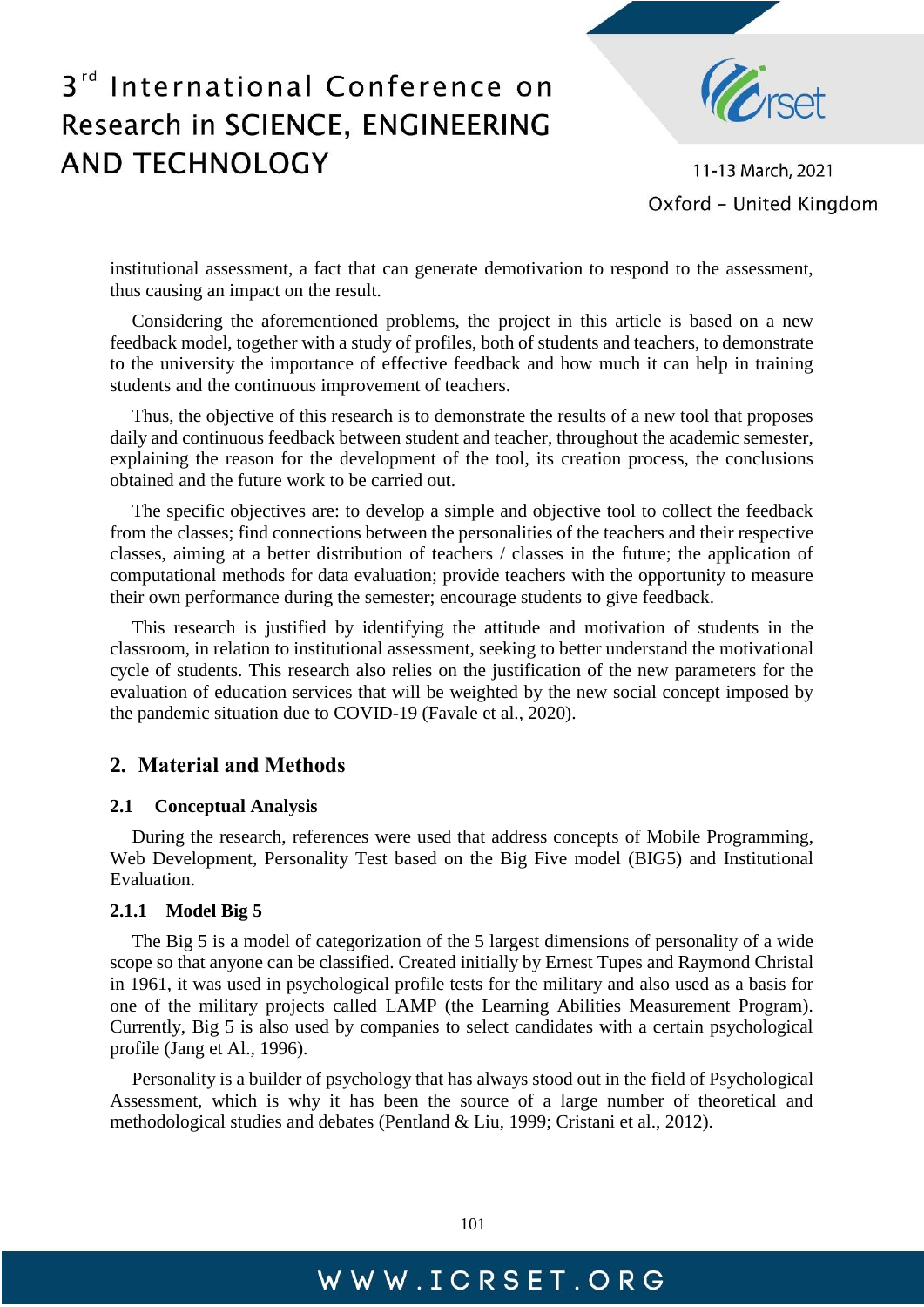

11-13 March, 2021 Oxford - United Kingdom

Personality research gained new impetus and direction from the establishment of a consensus about its structure, through the factorial model of personality based on the five factors that is a comprehensive organization of the structure of personality traits (Cobb-Clark & Schurer, 2012).

This model aims to categorize the individual profile in one of its 5 great dimensions, which are: Extraversion, Agreeableness, Conscientiousness, Neuroticism, Openness to experience.

Neuroticism measures emotional instability. People with a high degree of neuroticism are anxious, inhibited, melancholic and endowed with low self-esteem. Those with a low degree of Neuroticism are easy to deal with, optimistic and have a good esteem for themselves. Extroversion is marked by deep involvement with the outside world, people with this personality are usually sociable and friendly.

Agreeableness, also known as sympathy, refers to the way we relate to others. Many points indicate a compassionate, friendly and warm person. At the other end are the withdrawn, critical and self-centered.

Conscientiousness measures the degree of concentration, based on great motivation. People of this personality are disciplined, committed and reliable. People who are open to the experience are adventurous and creative, always willing to leave their comfort zone, like to experience the adrenaline.

Through this method, the personality of each user, both student and teacher, was identified and correlated to the methodology used by teachers with student feedback, finding new methodology standards and analyzing the types of personality that have correlations with each other. It is intended, through this Big Five analysis, to show the academic institution, metrics and values found so that it can elaborate a possible action plan, aiming at effective teaching.

#### **2.1.2 Institutional Evaluation**

Institutional evaluation, in its general concept, consists of a process that encompasses the different aspects of teaching, research, extension and management of institutions and it is related to the institutional identity. Its legitimacy is based on the involvement and participation of institutions, strengthening their autonomy.

According to *Instituto Nacional de Estudos e Pesquisas Educacionais Anísio Teixeira*, INEP (2015), there are two strands of institutional assessment objective in Brazil. The first assumes that assessment is, on the one hand, the University's autonomous act in rendering accounts to society, and on the other hand the assessment is one of the management and decision-making tools of school institutions.

The institutional evaluation has its database based on qualitative evaluation, also using quantitative aspects, aiming at building a collective, flexible, transparent, precise, consistent and mainly reliable evaluation process.

As previous-mentioned, it is clear that the institutional assessment must be conducted as a global, organic, systemic and continuous process, in which the responsibility for its achievement is attributed to the subjects participating in the institution.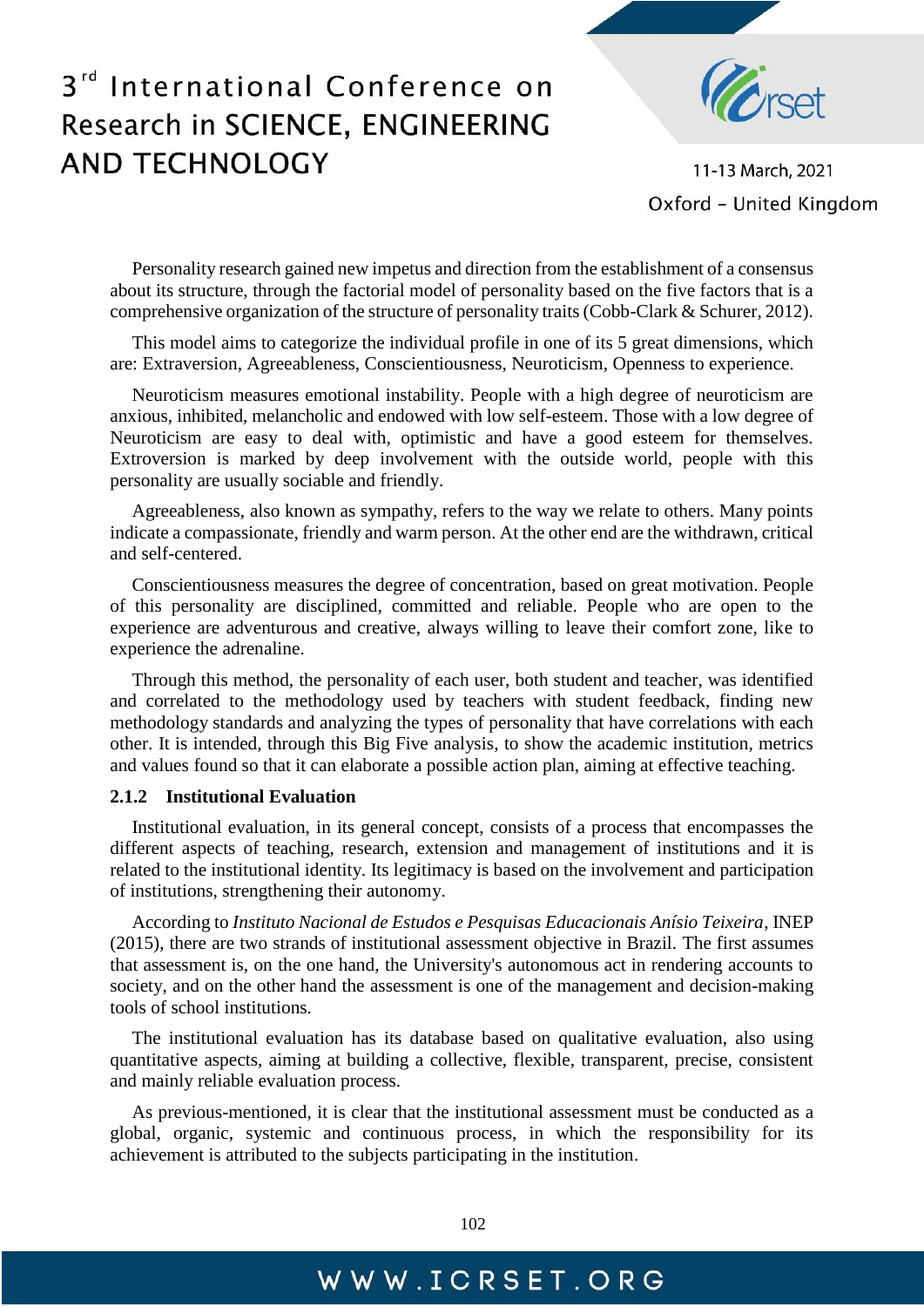

11-13 March, 2021 Oxford - United Kingdom

The Institutional Evaluation Process presents specific guidelines that consists of an activity intrinsic to the planning process, being a continuous, general, specific process, seeking to integrate actions, thus seeking to know and record the limitations and possibilities of the evaluated work. This is a transparent and ethical process in relation to its fundamentals, focus and, mainly, with regard to the use and dissemination of its results.

#### **2.1.3 Related works**

Through MET PROJECT several works have been done over the years with the aim of improving teaching through feedbacks. One of these projects, developed and led by Thomas J. Kane and Steven Cantrell in 2010, proposes to put a camera in the classroom so that the teacher can record his classes and review them later, thus being able to view errors, bad practices and in this way, improve the teaching method. In thier proposed Feedback in teaching practice experiment a teacher training workshop addresses a survey focused on student feedback to teachers where 12 teachers were used for the research. According to the authors Thomas J. Kane and Steven Cantrell, feedback promotes a better relationship between teacher-student, academic involvement and better student performance (K-12 Education Team, 2010).

The article brings an effective feedback model, which with its use, teachers can see their flaws and apply some change, either in the teaching method or in their own behavior.

#### **2.2 Implementation Methods**

Some requirements were raised for starting the prototype development. The development was divided into two aspects: front-end and back-end. The front-end is the development of the entire visual part of the app and the website. The back-end is the part where the business rules are implemented (Bezerra, 2015).

The mobile application was developed using the Fusetools framework which is a set of development tools that allows the user to create designs, to prototyping and to implement high quality mobile applications with multiplatform integration (IOS / Android), which allows a reduction in the cost of time application. The front-end of the application was developed in UX Markup, an XML-based language for creating native, responsive and smoothly animated interactive components for iOS and Android.

For the website development, the AngularJS framework, developed by Google, was chosen. An API (Application Programming Interface) in C # was created using the IDE (Integrated Development Environment) of Visual Studio for the development of the back end, so that both the application and the website can communicate with the API through HTTP requests. This makes the application and the website work together, seeking information from the same database (Bezerra, 2015).

During the survey of requirements for the prototype to be functional and tested, issues such as resources, agility and objectivity in development were evaluated.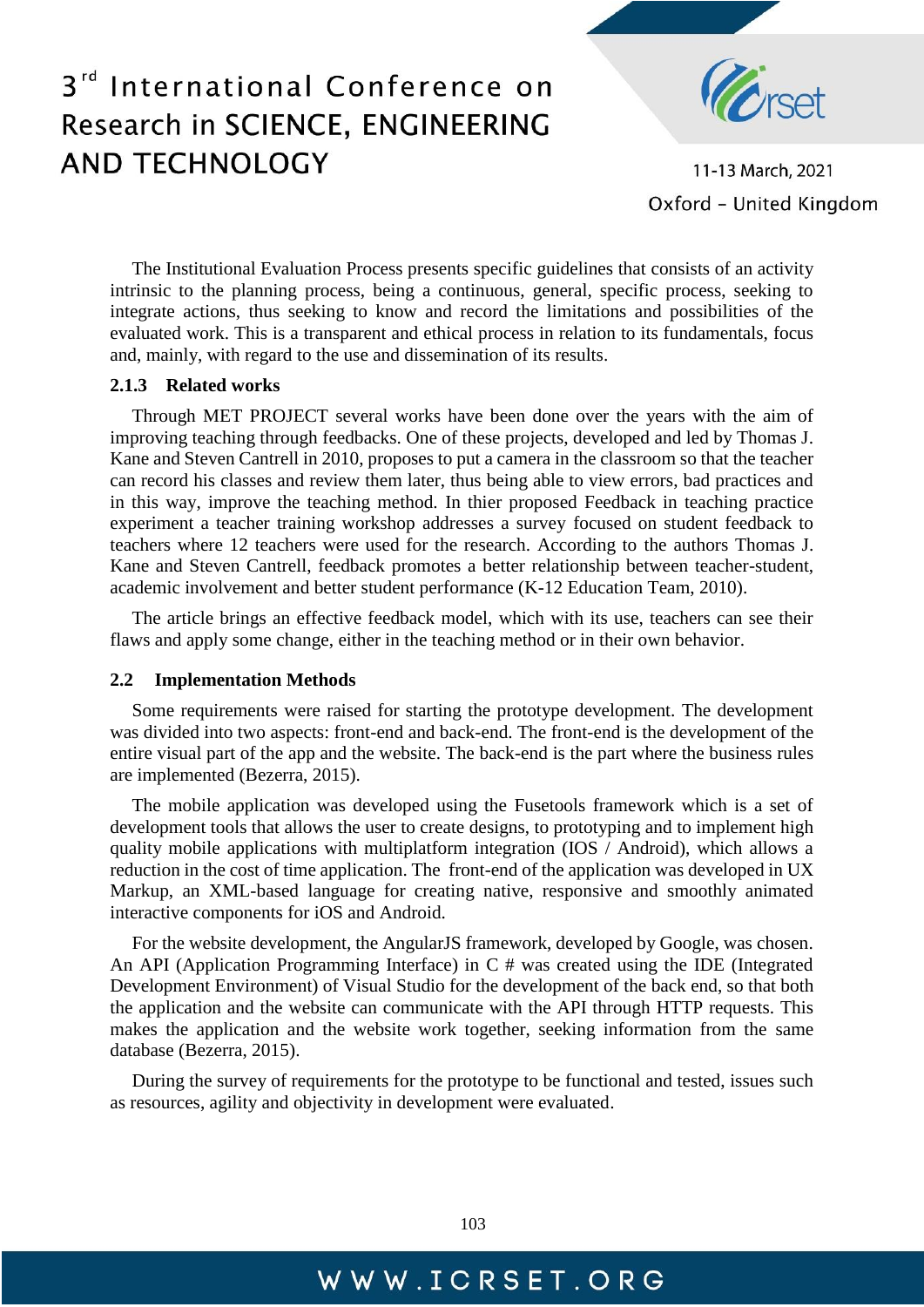

11-13 March, 2021 Oxford - United Kingdom

#### **3. Results**

#### **3.1 User Interface**

To simplify the institutional evaluation, a simple, fast and objective evaluation model was created that can be done through a Mobile application or in a WebSite. For the student, the interface must allow the student to register on the application / website and evaluate the teacher, in addition to conducting the personality test. The whole development was done thinking about the practicality of everyday life. Figure 1 shows the step-by-step of daily feedback by the application.



*Source: Authors, 2020.*

Through the flowchart it can be seen that with only 6 (six) steps the student can evaluate the teacher. The evaluation process can take less than 1 (one) minute and may be longer in the first evaluations.

The main screen of the application has two pieces of information: the classes of the current day and the percentage of responses to the personality test, showing how much is missing or if it is already complete.

In addition, it has buttons that redirect the user to the calendar screen or the personality test screen. The calendar has the student's entire class schedule, which must be registered beforehand. By choosing the cardboards, the student has 6 choices of cardboards, with the option of choosing none or choosing several.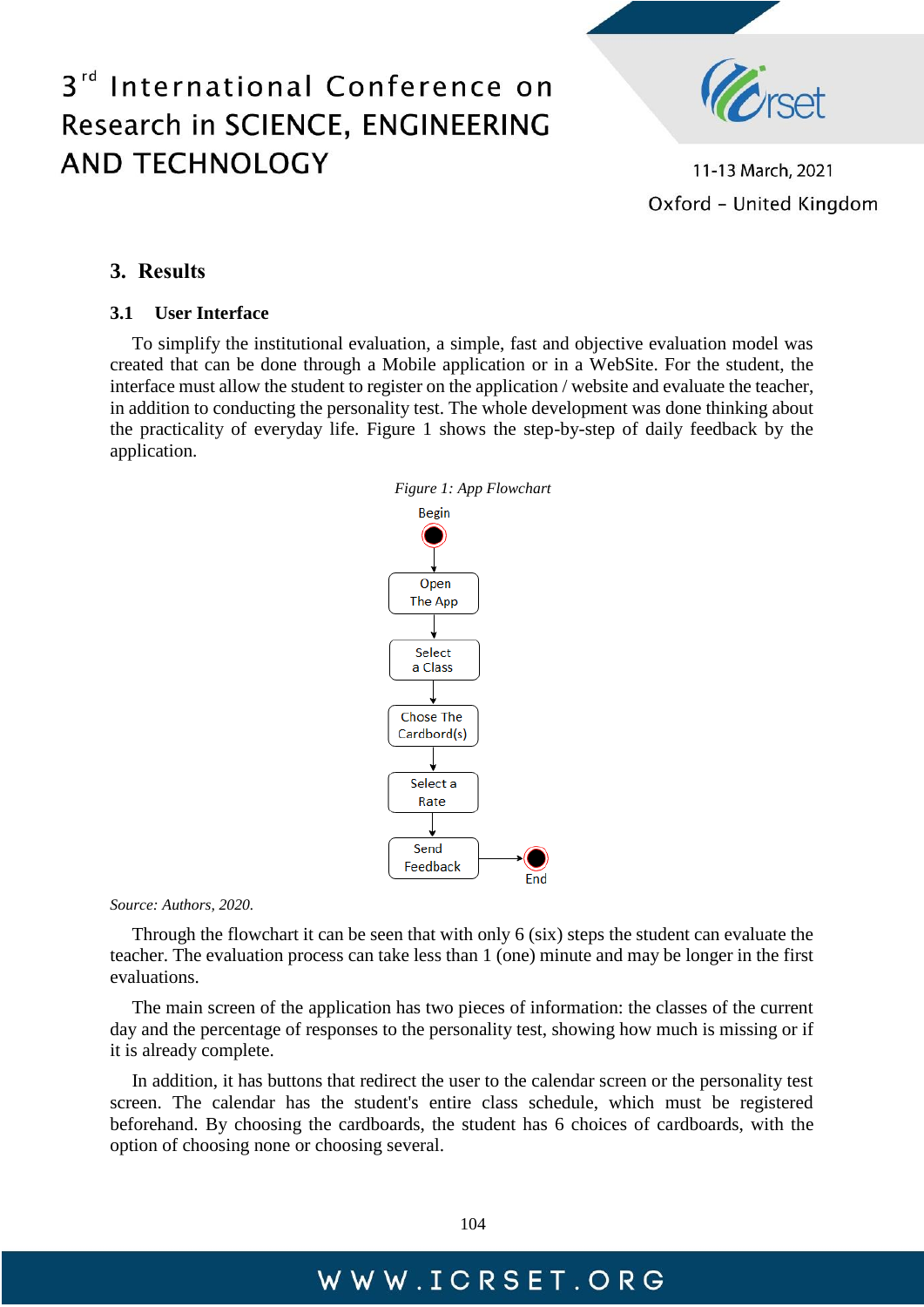

11-13 March, 2021 Oxford - United Kingdom

The cardboards include the following texts: Creative; Amazing; Fun; Boring; Terrible; Tiring. The feedback screen has a text box where the student can write feedback to the teacher, as well as an option of ready-made texts based on the cardboards chosen in the previous screen. In this same stage, the student has the option of evaluating the class through the number of stars. Table 1 shows such screens.

The interface for the teacher, as shown in table 2, must contain the classes taught and their respective feedbacks, in addition to the possibility to answer the personality test. The main screen of the application has two pieces of information: the classes of the current day and the percentage of responses to the personality test, showing how much is missing or if it is already complete.





*Source: Authors, 2020.*

In addition, it has buttons that redirect the user to the calendar or to the personality test. In the calendar, the entire class schedule of the teacher is shown.

The interface for the coordinator must allow the administration of courses, subjects, teachers and classes, in addition to allowing the viewing of reports generated with the use of students and teachers.

The data management screen allows the CRUD (Create, Read, Update and Delete) of classes, courses, units, subjects and teachers. In reports, it is available the number of stars and cardboards that a teacher has received. The application settings allow the coordinator to view and edit the profile, as shown in Table 3.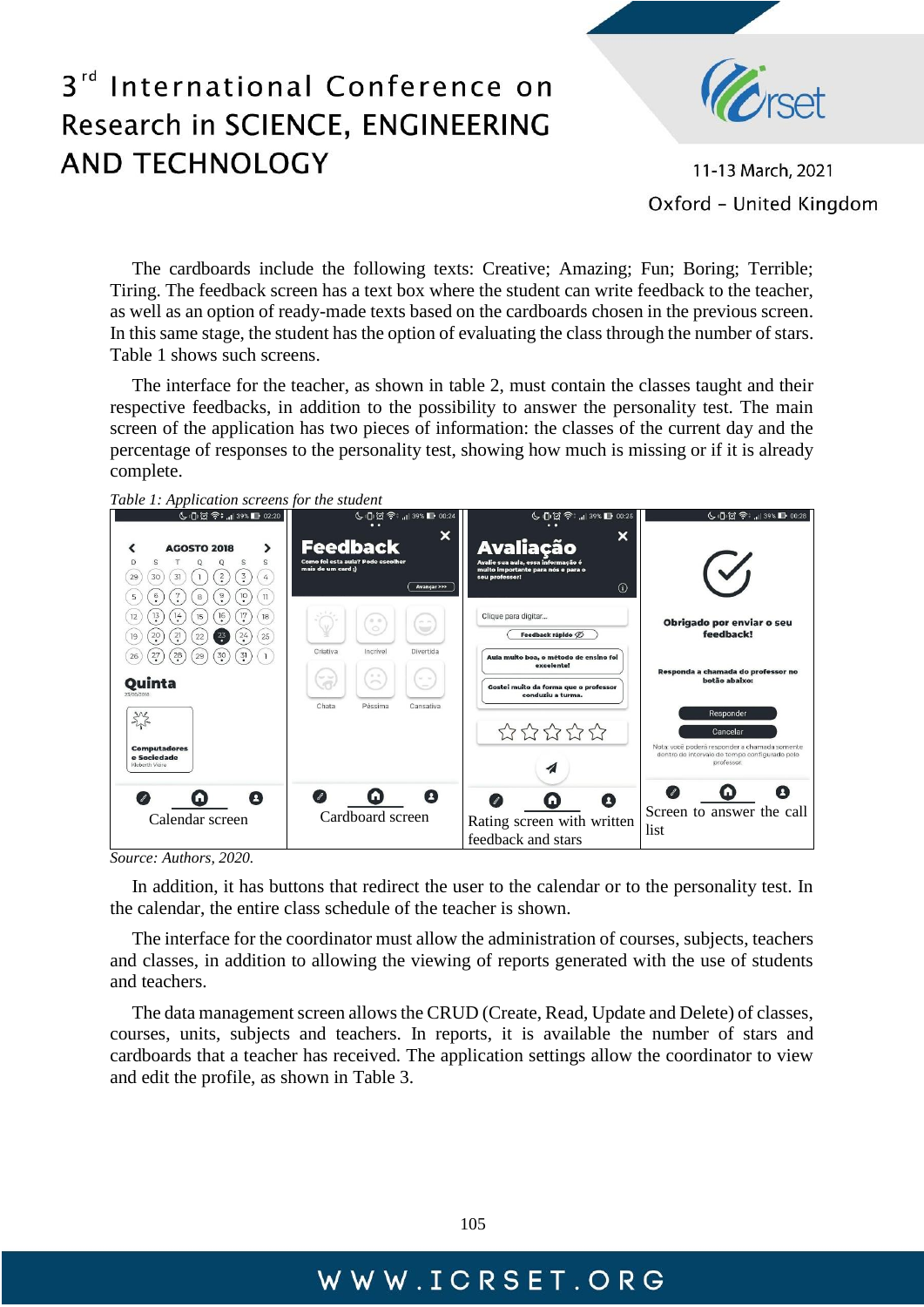

11-13 March, 2021 Oxford - United Kingdom

| Table 2: Application screens for the teacher |  |  |
|----------------------------------------------|--|--|
|                                              |  |  |

| ↓10 (2) < 11:06                                                                                                                   | <b>↓ 10 2 全  65% 1 11:12</b>                                                                                                                                                      | <b>↓ 10 ② 令 ., 1 66% ■ 11:07</b>                                                                                                                                                                  | ↓100 令 168 11:07                                                                                                                                            |
|-----------------------------------------------------------------------------------------------------------------------------------|-----------------------------------------------------------------------------------------------------------------------------------------------------------------------------------|---------------------------------------------------------------------------------------------------------------------------------------------------------------------------------------------------|-------------------------------------------------------------------------------------------------------------------------------------------------------------|
| Olá, Klebert<br>Essas são as avaliações de hoje<br><b>Ouarta-feira</b>                                                            | <b>OUTUBRO 2018</b><br>D<br>S<br>s<br>S<br>O<br>$\mathsf S$<br>$\,$ 6<br>30<br>$\mathfrak Z$<br>$\overline{2}$<br>$\overline{4}$<br>8<br>13<br>12<br>7<br>10<br>$\mathbb{I}$<br>9 | <b>Computadores e</b><br>X<br><b>Sociedade</b><br>6 avaliações - 01/10/2018                                                                                                                       | ×<br>Lista de chamada<br>Clique no botão 'Start' para dar dar início ao período<br>de chamada<br><b>Start</b>                                               |
| $2\frac{3}{5}$<br>Pesquisa<br><b>Operacional</b><br>0 feedbacks                                                                   | 20<br>19<br>17<br>18<br>14<br>16<br>22<br>27<br>23<br>24<br>25<br>26<br>21<br>$\frac{29}{1}$<br>31<br>$\left(3\right)$<br>30<br>$\overline{2}$<br>28<br>$\overline{1}$            | 5 estrelas<br>⊜<br>Divertida                                                                                                                                                                      | Clique aqui para recarregar<br>Carlos<br>11510485                                                                                                           |
| Visualizar calendário 筒<br>Realize seu teste de<br>personalidade<br><b>Teste de personalidade</b><br>100%<br>Visualizar resultado | Segunda<br>01/10/2018<br>祭<br><b>Computadores</b><br>e Sociedade<br>6 feedbacks<br>Pressione e segure para acessar a tela de chamada                                              | <b>5</b> estrelas<br>hide Ø<br>Criativa Divertida<br><b>Feedback escrito</b><br>Conhece muito sobre o assunto e<br>incentiva os alunos a procurarem fontes<br>externas e variadas de aprendizado. | <b>Douglas Tertuliano</b><br>11513928<br><b>Lucas Bruno Cota</b><br>11510568<br>Marcos Magno de Carvalho<br>11519963<br><b>Samuel Henrique</b><br>115115697 |
| A<br>GI<br>Home screen                                                                                                            | ø<br>$\mathscr{I}$<br>п<br>Calendar screen                                                                                                                                        | Ø<br>$\mathscr{L}$<br>ω<br>Student feedback display<br>screen                                                                                                                                     | $\overline{\ell}$<br>ω<br>л<br>Call list display screen                                                                                                     |

*Source: Authors, 2020.*

*Table 3: Application screens for the coordinator*

| Olá, Samara<br>Sair                                                                                                                     | ↓10日余,136%1100:53<br><b>Tipos de relatórios</b><br>Cardboards<br><b>Estrelas</b>                                                        | <b>Professor</b><br>Digite o nome do professor<br>×                  | ↓102 全:11 36% 1 00:52<br>Administração<br>O que você deseja fazer?                   |  |
|-----------------------------------------------------------------------------------------------------------------------------------------|-----------------------------------------------------------------------------------------------------------------------------------------|----------------------------------------------------------------------|--------------------------------------------------------------------------------------|--|
|                                                                                                                                         | Relatório da quantidade<br>de cardboards<br>Este gráfico mostra a média de cardboards do<br>professor baseado no filtro escolhido.<br>3 | Turma<br>Digite o nome da turma<br>×                                 | <b>Turmas</b><br>Gerenciar turmas                                                    |  |
| Administração<br><b>Relatórios</b><br>Inclua, altere e remova<br>Acesse todos os relatórios<br>disponíveis<br>turmas                    | 5                                                                                                                                       | <b>Data Inicial</b><br>2018<br>10<br><b>Data Final</b><br>2018<br>10 | <b>Unidades</b><br><b>Cursos</b><br>Gerenciar cursos<br>Gerenciar unidades           |  |
| <b>Configurações</b><br><b>Personalidades</b><br>Veia o resultado dos<br>Edite suas configurações<br>testes de personalidades<br>no app | 6.5                                                                                                                                     | Filtrar<br>Report filter screen                                      | <b>Matérias</b><br><b>Professores</b><br>Gerenciar matérias<br>Cerenciar professores |  |
| Home screen                                                                                                                             | Report preview screen                                                                                                                   |                                                                      | Administration screen                                                                |  |

*Source: Authors, 2020.*

#### **3.2 Result of prototype execution**

When executing the prototype in 3 (three) classrooms, it demonstrated functionality, easy to understand and visually pleasing. The errors found were corrected. During the test period, which lasted about 3 weeks, 31 (thirty-one) students registered on the application / website.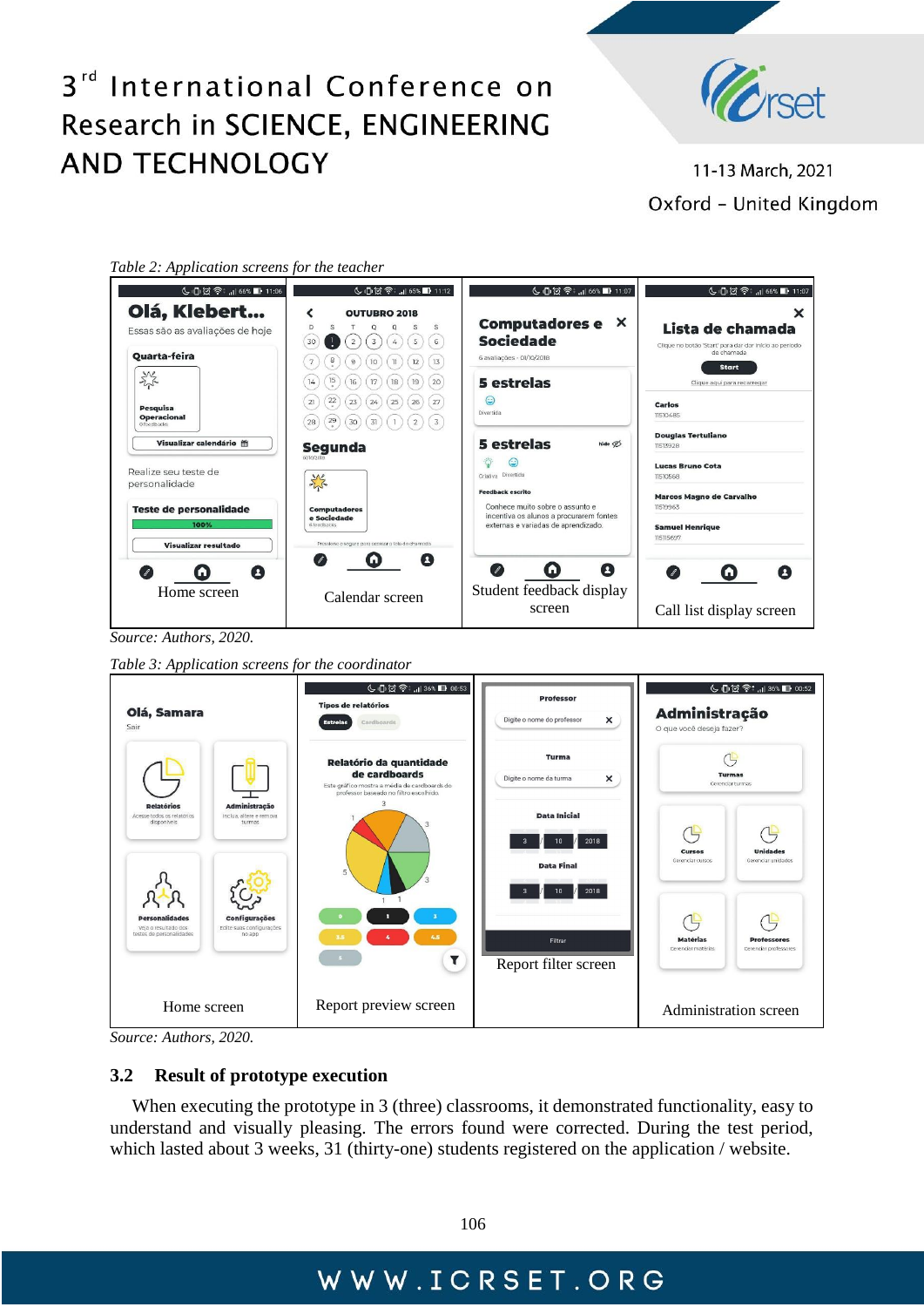## International Conference on  $3<sup>rd</sup>$ Research in SCIENCE, ENGINEERING **AND TECHNOLOGY**



11-13 March, 2021 Oxford - United Kingdom

There were 16 (sixteen) registered teachers. Forty-one assessments were carried out, 32 of which presented written feedback.

The average number of stars given was 3.5 out of 5. The graph in Figure 2 shows the number of stars given during the testing period.



*Figure 2: Number of given stars* 

*Source: Authors, 2020.*

It can be concluded, through graph, that not all students are dissatisfied with the current methodology, since the majority rated it with 5 (five) stars.

#### **3.3 Result of personality tests**

During the evaluation period, 20 (twenty) personality tests were performed, composed by 18 (eighteen) students and 2 (two) teachers. In a class where the tests were carried out, the average personality of the 8 (eight) students is shown in the graph of Figure 3.

When comparing the personality test between classes and the teacher, the graph in Figure 4 contains the result of the personality test of a teacher who teaches a topic in the class shown in the graph of Figure 3.

107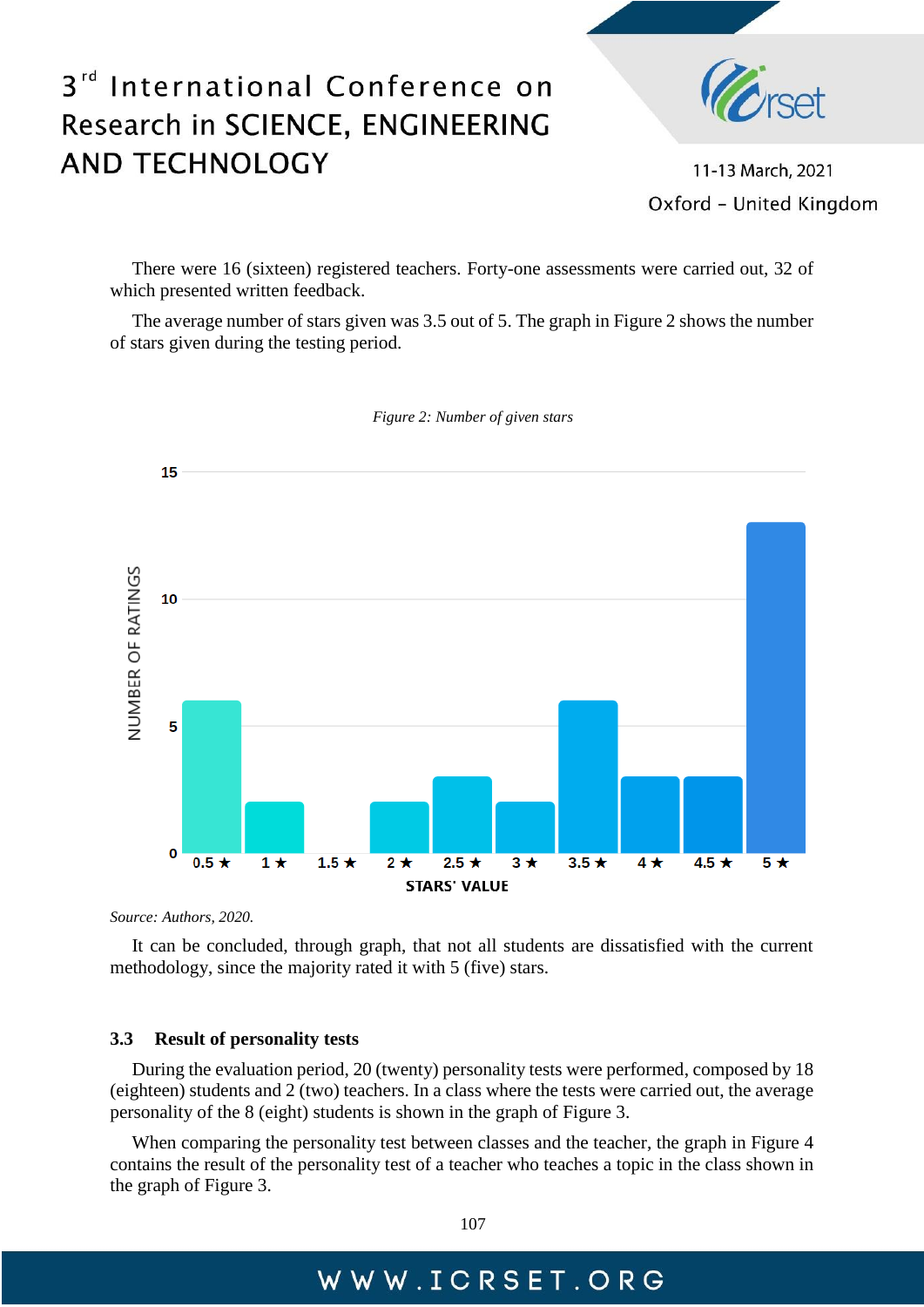

11-13 March, 2021 Oxford - United Kingdom

When comparing the two graphs of the personality tests, the following results are presented in Figure 5. It can be seen in the graph of Figure 5 that the class and the teacher have similar personalities. The biggest difference is in the BIG5 Consciousness factor, with a 15% difference between the class and the teacher. This same class evaluated 13 (thirteen) lessons of this teacher. The average evaluation score was 3.08. These data serve as an initial observation of a project that can help coordinators to better distribute teachers to classes at a university.



*Figure 3: Average personality test of 8 (eight) students in a class*

*Source: Authors, 2020.*

## **Average Personality Test**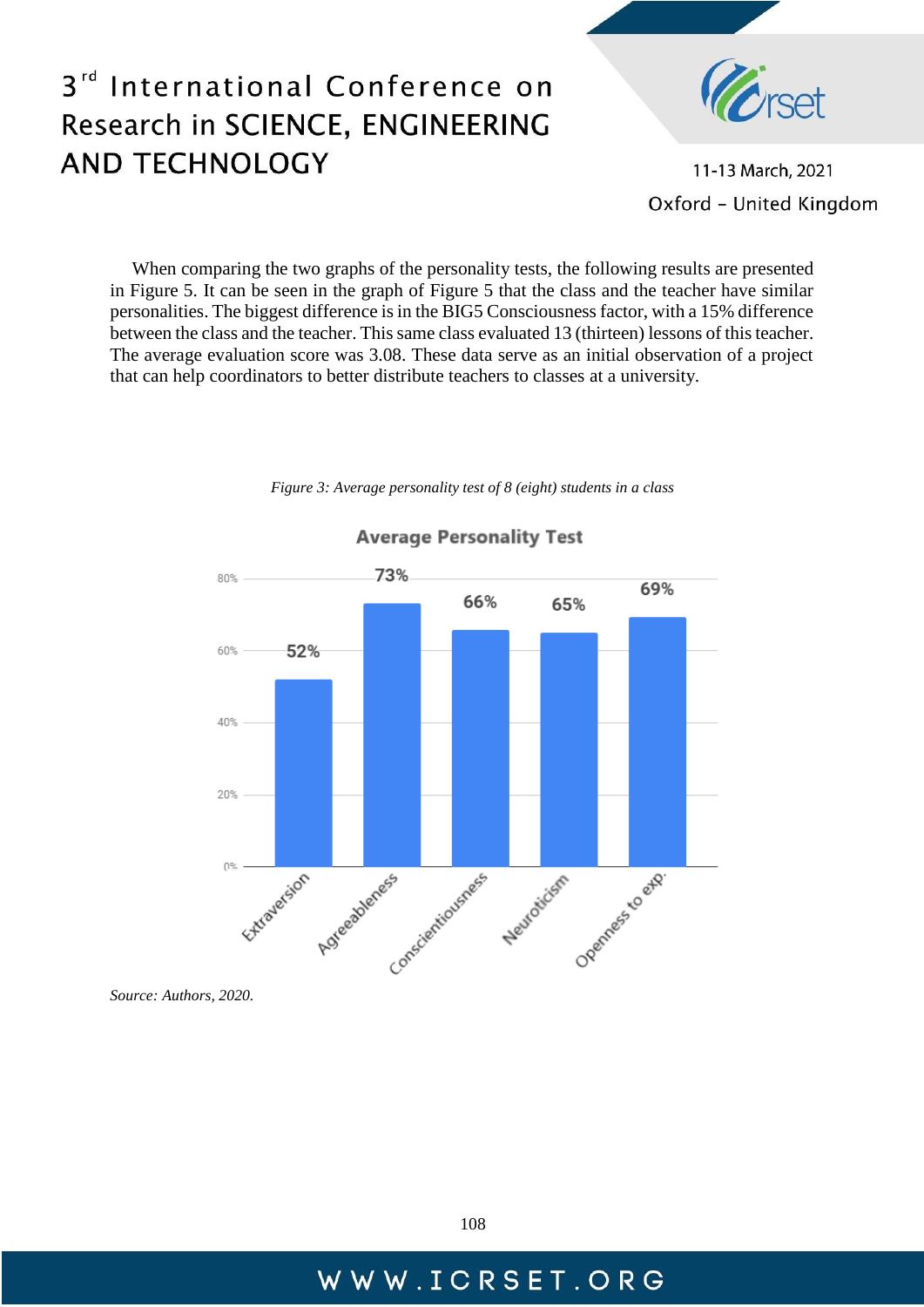

11-13 March, 2021 Oxford - United Kingdom



#### *Figure 4: Teacher's personality test.*

*Source: Authors, 2020.*

109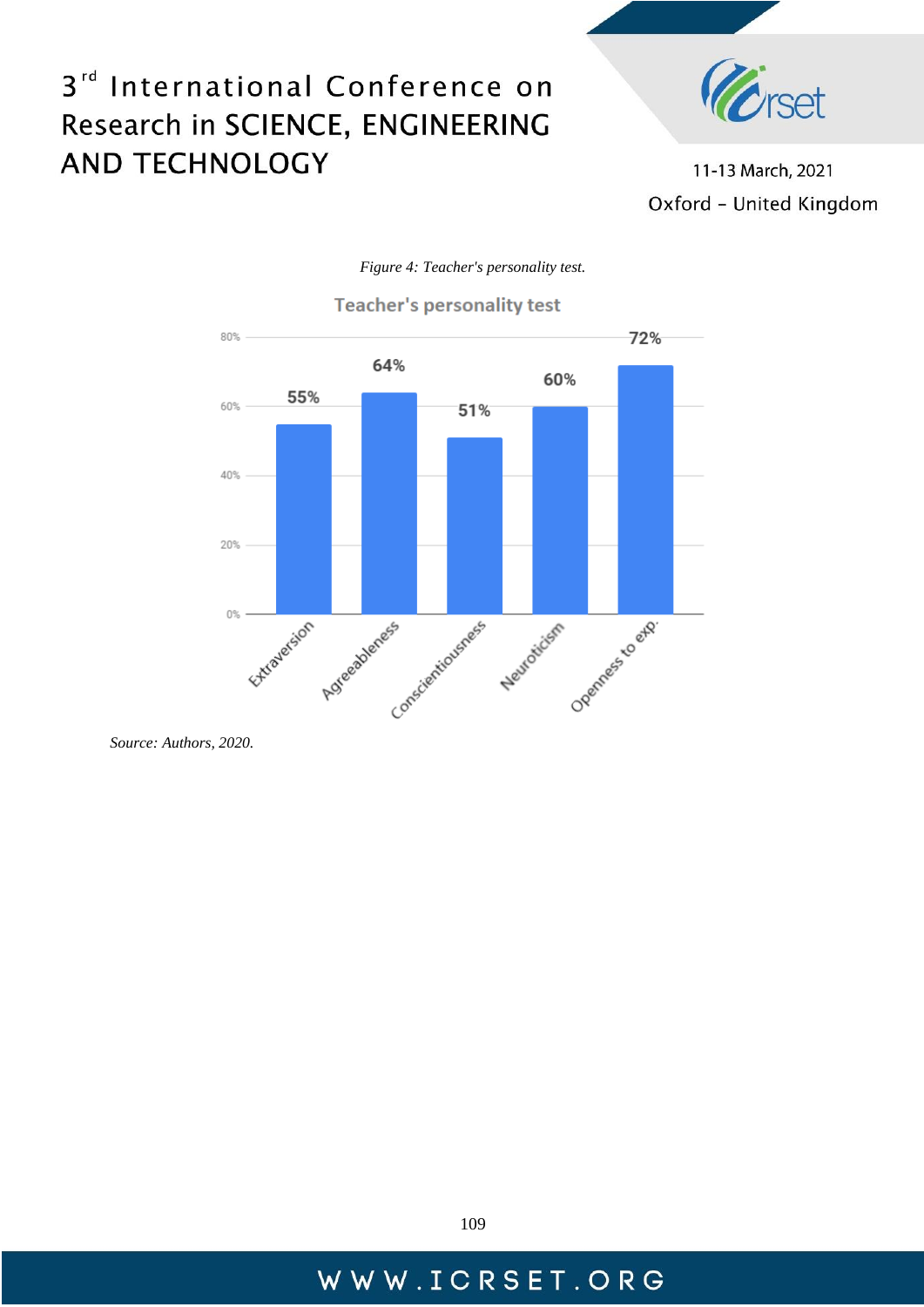

11-13 March, 2021 Oxford - United Kingdom



*Figure 5: Comparison of personality tests.*

#### **4. Conclusion**

Through this work, it was concluded that students have an interest in giving feedback to teachers and they, in turn, wish to receive them. The course coordination also showed a lot of interest in the results that the obtained data can generate, mainly the data from the personality tests.

It can also be concluded that as much as the interest of all parties is visible, they still have difficult on changing habits, thus creating a difficulty in implementing and obtaining results on a large scale.

With the personality test and daily assessments, it is possible to find class patterns with teachers, enabling a better distribution in the future.

*Source: Authors, 2020.*